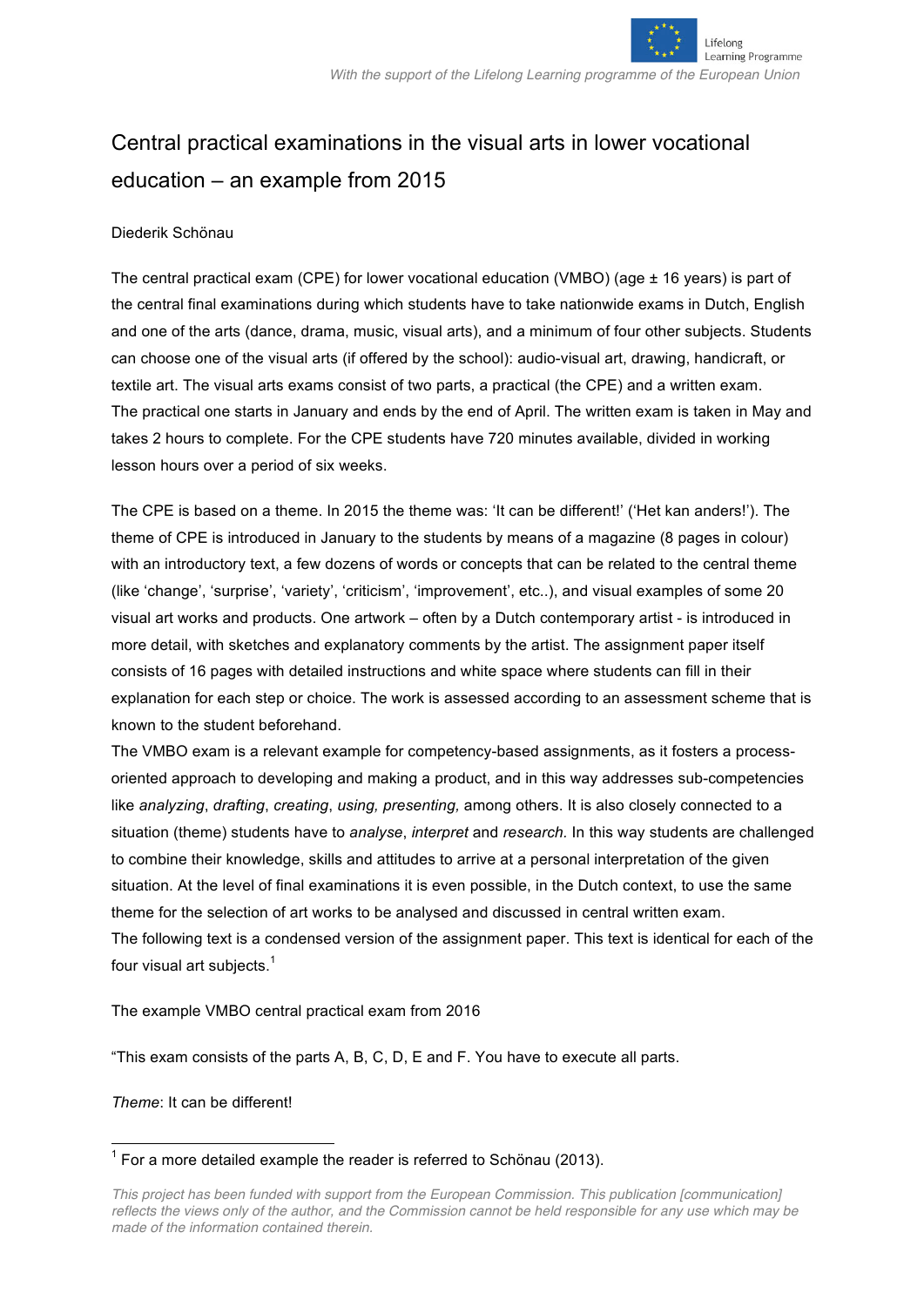

Lifelong

Learning Programme

*Assignment*: Design and create a piece of work in which you visualize a change in meaning or function of an object, situation, place or notion. Make use of the information and input given in the magazine.

*Attention*! In this exam you have to work in a process-oriented way.

Include all your (intermediary) products and give them a number referring to phase and order. The maximum score for this exam is 50 points. The maximum score for each phase is:

- Part A: Orientation: 4 points;
- Part B: Artistic research: 9 points;
- Part C: Decision on the design: 2 points;
- Part D: Execution of your piece of work: 25 points;
- Part E: Analysis of your own work and of one of your fellow students: 7 points;
- Part F: Presentation: 3 points.<sup>2</sup>

### *Part A:*

On this part you will be assessed to what degree you orientated yourself as broadly as possible with regard to the theme. Be inspired by the magazine and the examples below. Which object, situation, place or notion will you focus on? Choose at least two concepts from the following list: a portrait of …, crockery, chair, outfit, my life, my image, friendship, loss, park, alley, toilet, roundabout, power, environment, threat, freedom, or add one of your own choice. Indicate why you have chosen these concepts.

Choose at least two of the following reasons or formulate your own reason why you have chosen these concepts and then relate your reasons to one another:

I choose these concept because I wish to comment it, improve it, make it more sustainable, update it, criticise it, make it more lively, put it to discussion, explain it, ridicule it, simplify if, soften it, safeguard it.

Make a (digital) mood board. This mood board has to demonstrate that you have orientated yourself on the objects, situations, places or notions that you would like to change and the reasons for this change.

#### *Part B: Artistic research:*

On this part you will be assessed to what degree you have made a deep and coherent artistic research. Investigate some of the possibilities from part A more in-depth. Make sketches or studies, do small experiments, save them and give them a serial number. You have to show what you have investigated and what results have come forward.

 $2$  The cut-off score to pass the exam is 31 points (our of 50 points).

*This project has been funded with support from the European Commission. This publication [communication] reflects the views only of the author, and the Commission cannot be held responsible for any use which may be made of the information contained therein.*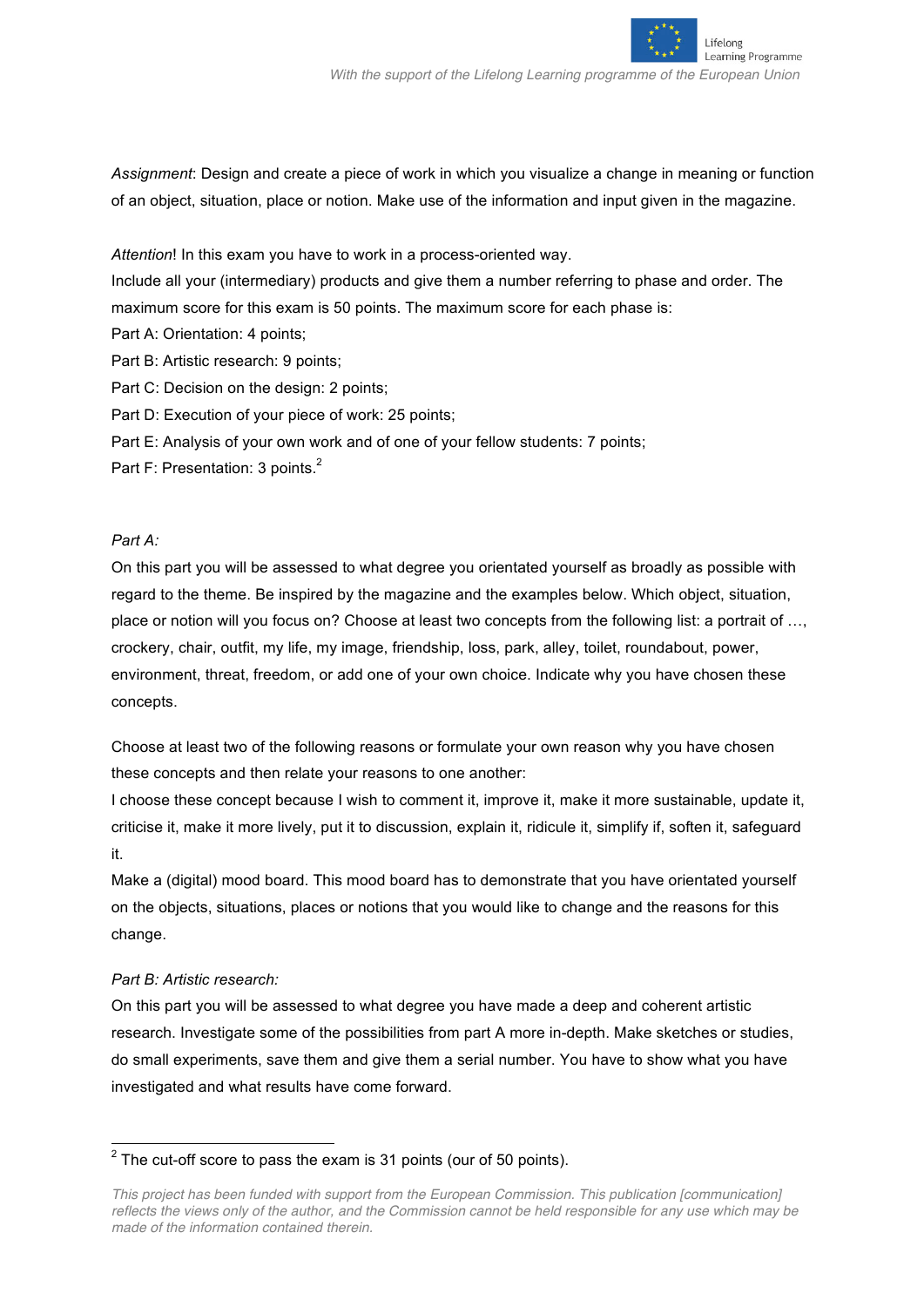

*With the support of the Lifelong Learning programme of the European Union*

Do this artistic (visual) research by means of the following questions:

- What objects, situations, places or notions are you going to investigate?

- Why do you want to change the meaning or function of these objects, situations, places or notions?

- What aspects of the representation do you want to investigate because of their importance to visualise the change? Explain why you want to investigate these aspects in particular to change the meaning or function.

- What aspects of the artistic composition (like format, colour, order, form, texture, line, decoration, material, technique) are you going to investigate to visualize the change? Explain why you want to investigate these aspects in particular. Include the meaning or function of the objects, situations, places or notions you want to change.

*Part C: Decision on the design:* On this part you are assessed to what degree you have processed the results of your research at point B into your final design. In part B you have researched a series of possibilities. Now decide what sketches, studies and/or experiments will be the final starting point. Describe what aspects of your research you are going to use, and explain why. Indicate what aspects of the representation and aspects of the composition you are going to change. Give your piece of work a preliminary and appropriate title.

## *Part D: Execution of the work:*

On this part you will be assessed on the extent to which you have succeeded in visualizing the theme 'change'.

Make your piece of work and give it a permanent title. When you have made changes in your work with regard to the design as decided upon in part C, write down what changes you have made with regard to representation and/or visualization and what reasons you had to do so.

## *Part E: Analysing, evaluating and assessing*:

On this part you will be assessed on the way you have analysed, evaluated and assessed your own work and working process and the work of another fellow final examination candidate. Analyse, evaluate and assess your own work by completing the following questions.

# *Title of my work*: …….

I made a drawing/ painting / assemblage / sculpture / photo / (animation)film / tapestry/ something else: …

I have visualised a change in meaning or function of a …, because…. To achieve this I changed the following aspects regarding the representation …., because… and the following aspects of the visualisation … , because….

What aspects of your final work make you enthusiastic and what aspects make you less enthusiastic?

*This project has been funded with support from the European Commission. This publication [communication] reflects the views only of the author, and the Commission cannot be held responsible for any use which may be made of the information contained therein.*